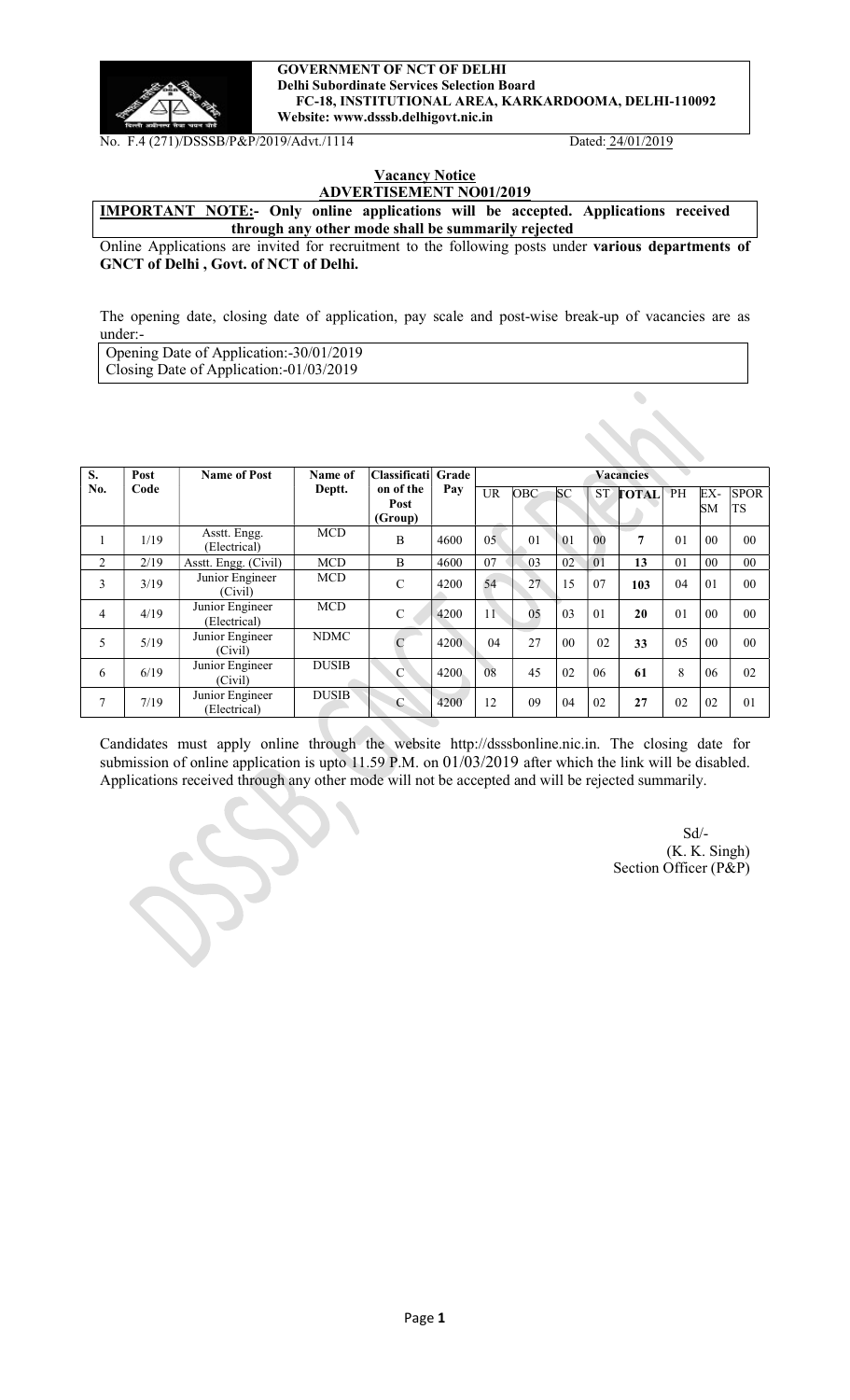The details regarding educational qualifications, experience required, pay scale, age limit etc. as per the Requisition/Recruitment Rules provided by the indenting departments are as under:-

|                                          | Requisition/Recruitment Rules provided by the maenting departments are as under:-                                        |                                                                                                            |  |  |  |  |  |  |
|------------------------------------------|--------------------------------------------------------------------------------------------------------------------------|------------------------------------------------------------------------------------------------------------|--|--|--|--|--|--|
| <b>Post Code:-</b><br>1/19               | Name of the post:-                                                                                                       | Asstt. Engg. (Electrical) in MCD                                                                           |  |  |  |  |  |  |
| Number of Vacancies:-                    |                                                                                                                          | (Total-07)- (UR-05, OBC-01, SC-01, ST-00) including PH(OH)-01.                                             |  |  |  |  |  |  |
| <b>Educational Qualification:-</b>       | Essential:-                                                                                                              | Degree in Electrical Engineering from a recognized University or<br>1.                                     |  |  |  |  |  |  |
|                                          |                                                                                                                          | equivalent                                                                                                 |  |  |  |  |  |  |
|                                          | Desirable:-                                                                                                              | Nil                                                                                                        |  |  |  |  |  |  |
|                                          |                                                                                                                          |                                                                                                            |  |  |  |  |  |  |
| Experience:-                             | Essential:-                                                                                                              | Two years professional experience.                                                                         |  |  |  |  |  |  |
|                                          | Desirable:-<br>Nil                                                                                                       |                                                                                                            |  |  |  |  |  |  |
| Pay Scale:-                              | Rs.9300-34800/- with Grade Pay of Rs. 4600/- (pre-revised)                                                               |                                                                                                            |  |  |  |  |  |  |
| Age Limit:-                              | Not exceeding 32 Years. Age Relaxation will be given as per the table regarding age                                      |                                                                                                            |  |  |  |  |  |  |
|                                          | relaxation given below at para 6.                                                                                        |                                                                                                            |  |  |  |  |  |  |
|                                          |                                                                                                                          | This post is identified suitable for PH(OA, OL & HH) candidate as per requisition of user department.      |  |  |  |  |  |  |
| HC-I/Engg.(Hq.)/SDMC/2018/D-806<br>R.N.  |                                                                                                                          | Dt. 24/01/2018                                                                                             |  |  |  |  |  |  |
|                                          |                                                                                                                          |                                                                                                            |  |  |  |  |  |  |
| 2/19<br><b>Post Code:-</b>               | Name of the post:-                                                                                                       | Asstt. Engg. (Civil) in MCD                                                                                |  |  |  |  |  |  |
| Number of Vacancies:-                    |                                                                                                                          | (Total-13)- (UR-07, OBC-03, SC-02, ST-01) including PH-(OL-01).                                            |  |  |  |  |  |  |
| <b>Educational Qualification:-</b>       | Essential:-                                                                                                              | Degree in Civil Engineering from a recognized University or equivalent<br>1.                               |  |  |  |  |  |  |
|                                          |                                                                                                                          |                                                                                                            |  |  |  |  |  |  |
|                                          | Desirable:-                                                                                                              | Nil                                                                                                        |  |  |  |  |  |  |
| Experience:-                             | Essential:-                                                                                                              | Two years professional experience.                                                                         |  |  |  |  |  |  |
|                                          | Desirable:-                                                                                                              | Nil                                                                                                        |  |  |  |  |  |  |
| Pay Scale:-                              |                                                                                                                          | PB-2 Rs. 9300-34800/-, Grade Pay Rs.4600/-(pre-revised)                                                    |  |  |  |  |  |  |
| Age Limit:-                              |                                                                                                                          | Not exceeding 30 years. Age Relaxation will be given as per the table regarding age                        |  |  |  |  |  |  |
|                                          |                                                                                                                          | relaxation given below at para 6.                                                                          |  |  |  |  |  |  |
|                                          |                                                                                                                          | This post is identified suitable for PH(OL) candidate as per requisition of user department.               |  |  |  |  |  |  |
| HC-I/Engg.(Hq.)/SDMC/2018/D-1444<br>R.No |                                                                                                                          | Dt. 27/09/2018                                                                                             |  |  |  |  |  |  |
|                                          |                                                                                                                          |                                                                                                            |  |  |  |  |  |  |
| 3/19<br><b>Post Code:-</b>               | Name of the post:-                                                                                                       | Junior Engineer (Civil) in MCD                                                                             |  |  |  |  |  |  |
|                                          |                                                                                                                          |                                                                                                            |  |  |  |  |  |  |
| Number of Vacancies:-                    |                                                                                                                          | (Total-103)- (UR-54, OBC-27, SC-15, ST-07) including PH-4(OH-02 & HH-02) and Exsm.-1                       |  |  |  |  |  |  |
| <b>Educational Qualification:-</b>       | Essential:-                                                                                                              | Degree in Civil Engineering from a recognized university or equivalent.<br>1.                              |  |  |  |  |  |  |
|                                          |                                                                                                                          | OR.                                                                                                        |  |  |  |  |  |  |
|                                          |                                                                                                                          | (a) Diploma in Civil engineering from a recognized institution or<br>2.                                    |  |  |  |  |  |  |
|                                          |                                                                                                                          | equivalent and                                                                                             |  |  |  |  |  |  |
|                                          |                                                                                                                          | (b) Two years professional experience as Civil Engineer counted from                                       |  |  |  |  |  |  |
|                                          |                                                                                                                          | the date of completion of the qualifying Diploma Examination.                                              |  |  |  |  |  |  |
|                                          | Desirable:-                                                                                                              | Nil                                                                                                        |  |  |  |  |  |  |
|                                          | Essential:-                                                                                                              | Nil                                                                                                        |  |  |  |  |  |  |
| Experience:-                             | Desirable:-                                                                                                              | <b>Nil</b>                                                                                                 |  |  |  |  |  |  |
|                                          |                                                                                                                          |                                                                                                            |  |  |  |  |  |  |
| Pay Scale:-                              |                                                                                                                          | PB.2 Rs. 9300-34800/-, Grade Pay Rs. 4200/-(pre-revised)                                                   |  |  |  |  |  |  |
| Age Limit:-                              | Not exceeding 27 years. Age Relaxation will be given as per the table regarding age<br>relaxation given below at para 6. |                                                                                                            |  |  |  |  |  |  |
|                                          | This post is identified suitable for PH (OL, OA & HH) candidates as per requisition of user department.                  |                                                                                                            |  |  |  |  |  |  |
|                                          |                                                                                                                          |                                                                                                            |  |  |  |  |  |  |
| SO/Estt.Engg./HQ/SDMC/2018/1121<br>R.N.  |                                                                                                                          | Dt. 14/06/2018                                                                                             |  |  |  |  |  |  |
|                                          |                                                                                                                          |                                                                                                            |  |  |  |  |  |  |
| 4/19<br><b>Post Code:-</b>               | Name of the post:                                                                                                        |                                                                                                            |  |  |  |  |  |  |
| Number of Vacancies:-                    |                                                                                                                          | <b>Junior Engineer (Electrical) in MCD</b>                                                                 |  |  |  |  |  |  |
|                                          |                                                                                                                          | Total-(20)- (UR-11, OBC-05, SC-03, ST-01) including PH (OH)01.                                             |  |  |  |  |  |  |
| <b>Educational Qualification:-</b>       | Essential:-                                                                                                              | Degree in Electrical Engineering from a recognized university or<br>1.                                     |  |  |  |  |  |  |
|                                          |                                                                                                                          | equivalent.                                                                                                |  |  |  |  |  |  |
|                                          |                                                                                                                          | OR,                                                                                                        |  |  |  |  |  |  |
|                                          |                                                                                                                          | (a) Diploma in Electrical engineering from a recognized institution<br>2.                                  |  |  |  |  |  |  |
|                                          |                                                                                                                          | or equivalent and                                                                                          |  |  |  |  |  |  |
|                                          |                                                                                                                          | (b) Two years professional experience as Electrical Engineer                                               |  |  |  |  |  |  |
|                                          |                                                                                                                          | counted from the date of completion of the qualifying Diploma                                              |  |  |  |  |  |  |
|                                          |                                                                                                                          | Examination.                                                                                               |  |  |  |  |  |  |
|                                          | Desirable:-                                                                                                              | Nil                                                                                                        |  |  |  |  |  |  |
|                                          |                                                                                                                          |                                                                                                            |  |  |  |  |  |  |
| Experience:-                             | Essential:-                                                                                                              | Nil                                                                                                        |  |  |  |  |  |  |
|                                          | Desirable:-                                                                                                              | Nil                                                                                                        |  |  |  |  |  |  |
| Pay Scale:-                              |                                                                                                                          | PB.2 Rs. 9300-34800/-, Grade Pay Rs. 4200/-(pre-revised)                                                   |  |  |  |  |  |  |
| Age Limit:-                              |                                                                                                                          | Not exceeding 27 years. Age Relaxation will be given as per the table regarding age                        |  |  |  |  |  |  |
|                                          |                                                                                                                          | relaxation given below at para 6.                                                                          |  |  |  |  |  |  |
|                                          |                                                                                                                          | This post is identified suitable for PH (OL, OA $\&$ HH) candidates as per requisition of user department. |  |  |  |  |  |  |
| SO/Estt.Engg./HQ/SDMC/2018/1121<br>R.N.  |                                                                                                                          | Dt. 14/06/2018                                                                                             |  |  |  |  |  |  |
|                                          |                                                                                                                          |                                                                                                            |  |  |  |  |  |  |
| <b>Post Code:-</b><br>5/19               | Name of the post:-                                                                                                       | Junior Engineer (Civil) in NDMC                                                                            |  |  |  |  |  |  |
| Number of Vacancies:-                    |                                                                                                                          | (Total-33)- (UR-04, OBC-27, SC-00, ST-02) including PH(OH)-05. (Out of the 33 vacancies,                   |  |  |  |  |  |  |
|                                          |                                                                                                                          | 32 are backlog vacancies of UR, OBC, ST & PH)                                                              |  |  |  |  |  |  |
| <b>Educational Qualification:-</b>       | Essential:-                                                                                                              | 1. Three years Diploma in Civil Engineering from a recognized                                              |  |  |  |  |  |  |
|                                          |                                                                                                                          | institute.                                                                                                 |  |  |  |  |  |  |
|                                          | Desirable:-                                                                                                              | Nil                                                                                                        |  |  |  |  |  |  |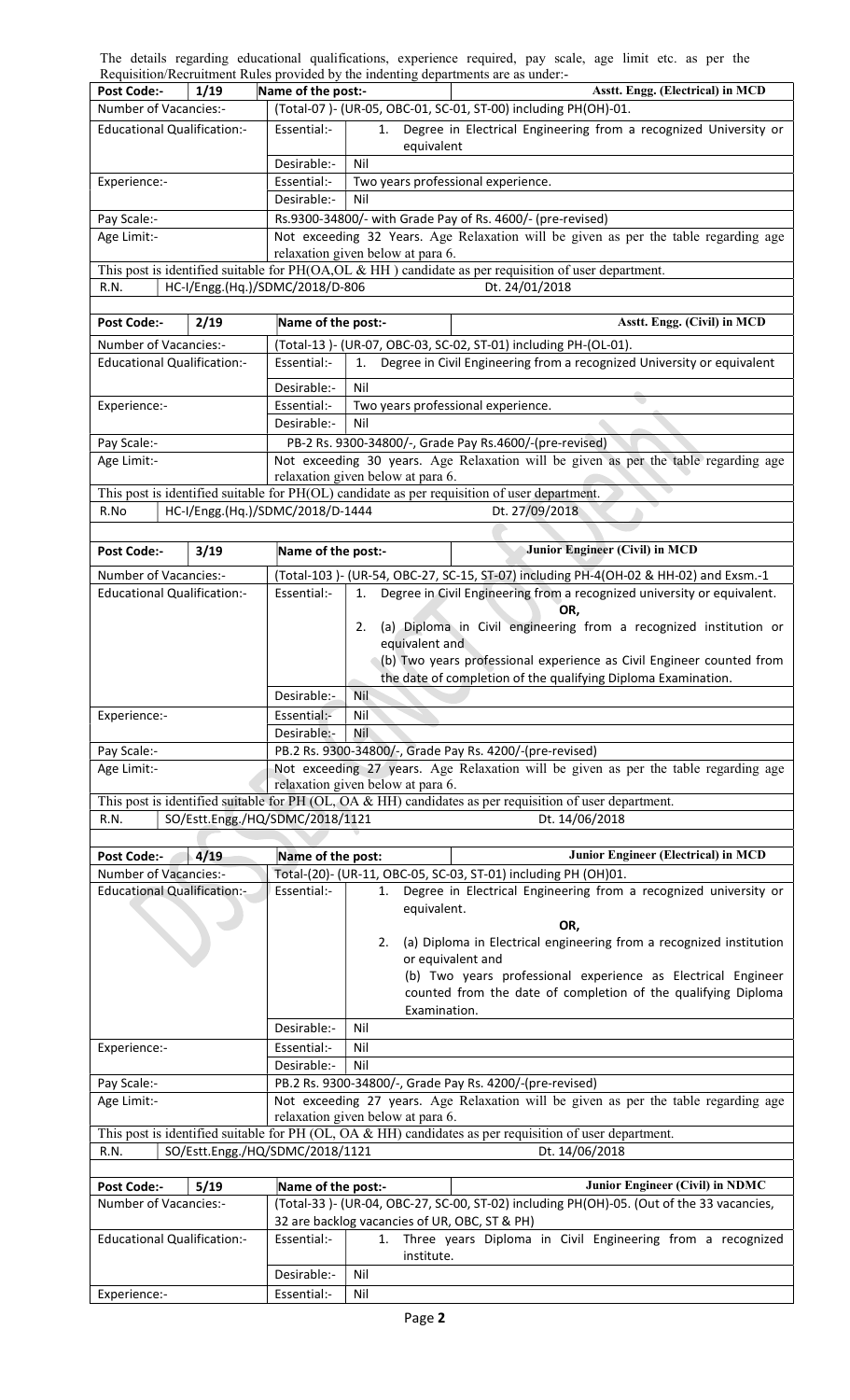|                                                        |                                    |                                      | Desirable:-<br>Nil                                                                                            |                                                                                                                |  |  |  |  |  |
|--------------------------------------------------------|------------------------------------|--------------------------------------|---------------------------------------------------------------------------------------------------------------|----------------------------------------------------------------------------------------------------------------|--|--|--|--|--|
| Pay Scale:-                                            |                                    |                                      | PB.2 Rs. 9300-34800/-, Grade Pay Rs. 4200/-                                                                   |                                                                                                                |  |  |  |  |  |
| Age Limit:-                                            |                                    | below at para 6.                     | 18-30 Years. Age Relaxation will be given as per the table regarding age relaxation given                     |                                                                                                                |  |  |  |  |  |
|                                                        |                                    |                                      | This post is identified suitable for PH (OL, OA & BL) candidates as per requisition of user department.       |                                                                                                                |  |  |  |  |  |
| D-A-42011/39/2018/C(Estt-II)<br>Dt. 24/01/2018<br>R.No |                                    |                                      |                                                                                                               |                                                                                                                |  |  |  |  |  |
|                                                        |                                    |                                      |                                                                                                               |                                                                                                                |  |  |  |  |  |
| <b>Post Code:-</b>                                     | 6/19                               | Name of the post:-                   |                                                                                                               | Junior Engineer (Civil) in DUSIB                                                                               |  |  |  |  |  |
|                                                        | Number of Vacancies:-              |                                      |                                                                                                               | (Total-61)- (UR-08, OBC-45, SC-02, ST-06) including PH-08 (OL-3, HH-03, AIDSLMI-02), SP-                       |  |  |  |  |  |
|                                                        |                                    | 02 & Exsm.-06.                       |                                                                                                               |                                                                                                                |  |  |  |  |  |
|                                                        | <b>Educational Qualification:-</b> | Essential:-                          | 1.                                                                                                            | Diploma holding in Civil engineering with two years experience                                                 |  |  |  |  |  |
|                                                        |                                    |                                      | OR                                                                                                            |                                                                                                                |  |  |  |  |  |
|                                                        |                                    |                                      | 2.                                                                                                            | Graduate in Civil Engineering.                                                                                 |  |  |  |  |  |
|                                                        |                                    | Desirable:-                          | Nil                                                                                                           |                                                                                                                |  |  |  |  |  |
| Experience:-                                           |                                    | Essential:-                          | Nil                                                                                                           |                                                                                                                |  |  |  |  |  |
|                                                        |                                    | Desirable:-                          | Nil                                                                                                           |                                                                                                                |  |  |  |  |  |
| Pay Scale:-                                            |                                    |                                      | PB.2 Rs. 9300-34800/-, Grade Pay Rs. 4200/- (pre-revised)                                                     |                                                                                                                |  |  |  |  |  |
| Age Limit:-                                            |                                    |                                      | 18-27 Years. Age Relaxation will be given as per the table regarding age relaxation given                     |                                                                                                                |  |  |  |  |  |
|                                                        |                                    |                                      | below at para 6.                                                                                              |                                                                                                                |  |  |  |  |  |
|                                                        |                                    |                                      |                                                                                                               | This post is identified suitable for PH(OL,HH, AIDSLDMI) candidate as per requisition of user department.      |  |  |  |  |  |
| R.No                                                   |                                    | F/10965/SE(Coord)/2/Misc./2014/D-100 |                                                                                                               | Dt. 23/08/2018                                                                                                 |  |  |  |  |  |
|                                                        |                                    |                                      |                                                                                                               |                                                                                                                |  |  |  |  |  |
| <b>Post Code:-</b>                                     | 7/19                               | Name of the post:-                   |                                                                                                               | Junior Engineer  (Electrical) in DUSIB                                                                         |  |  |  |  |  |
|                                                        | Number of Vacancies:-              |                                      |                                                                                                               | (Total-27)- (UR-12, OBC-09, SC-04, ST-02) including PH-02(OL-01, HH-01), Exsm-02 & SP-01                       |  |  |  |  |  |
|                                                        | <b>Educational Qualification:-</b> | Essential:-                          | 1.<br>years experience.<br><b>OR</b><br>2.1                                                                   | Diploma holding in Electrical/Mechanical Engineering with two<br>Graduate in Electrical/Mechanical engineering |  |  |  |  |  |
|                                                        |                                    | Desirable:-                          | Nil                                                                                                           |                                                                                                                |  |  |  |  |  |
| Experience:-                                           |                                    | Essential:-                          | Nil                                                                                                           |                                                                                                                |  |  |  |  |  |
|                                                        |                                    | Desirable:-                          | Nil                                                                                                           |                                                                                                                |  |  |  |  |  |
| Pay Scale:-                                            |                                    |                                      | Rs. 9300-34800/-, Grade Pay Rs. 4200/- (pre-revised)                                                          |                                                                                                                |  |  |  |  |  |
| Age Limit:-                                            |                                    |                                      | 18-27 years. Age Relaxation will be given as per the table regarding age relaxation<br>given below at para 6. |                                                                                                                |  |  |  |  |  |
|                                                        |                                    |                                      |                                                                                                               | This post is identified suitable for PH(OL,HH, AIDSLDMI) candidate as per requisition of user department.      |  |  |  |  |  |
| R.N.                                                   |                                    | F/10965/SE(Coord)/2/Misc./2014/D-100 |                                                                                                               | Dt. 23/08/2018                                                                                                 |  |  |  |  |  |
|                                                        |                                    |                                      |                                                                                                               |                                                                                                                |  |  |  |  |  |

### NOTE :

- 1. The candidates must apply Online only. No other mode of application shall be accepted.
- 2. The candidates must read the INSTRUCTIONS FOR APPLYING ONLINE carefully, which are available on the website of the Board, before filling up Online Application Form for the post(s) concerned.
- 3. Benefit of reservation for various categories i.e. SC/ST/OBC etc. shall be given as per the policy of Govt. of NCT of Delhi.
- 4. The successful candidates will be required to submit/upload legible Self attested copies of the documents, Admit Card alongwith the hard copy of printout of online application form at the time of verification of documents (any information contained in the attached certificates shall not be considered unless it is claimed in the application form).
- 6. The centers for holding the examination will be in Delhi NCR only.
- 7. The candidates must carry government photo identity card or Aadhaar Card to the examination centre, failing which they shall not be allowed to appear for the examination.

1. EXAMINATION FEES AND MODE OF PAYMENT: ₹ 100/- (One Hundred only)

- a) Women candidates and candidates belonging to Scheduled Caste, Scheduled Tribe, and Persons with Disability & Ex-serviceman category are exempted from paying Application fee.
- b) Ex-servicemen who have already secured employment in civil side under Central Government on regular basis after availing of the benefits of reservation given to ex-servicemen for their reemployment are NOT eligible for fee concession.
- c) The candidates submitting their application form online should pay the requisite fees only through SBI e-pay. Other mode of payment will not be considered and the application of such candidates will be rejected outrightly and payment made shall stand forfeited.
- d) Fee once paid will not be refunded under any circumstances.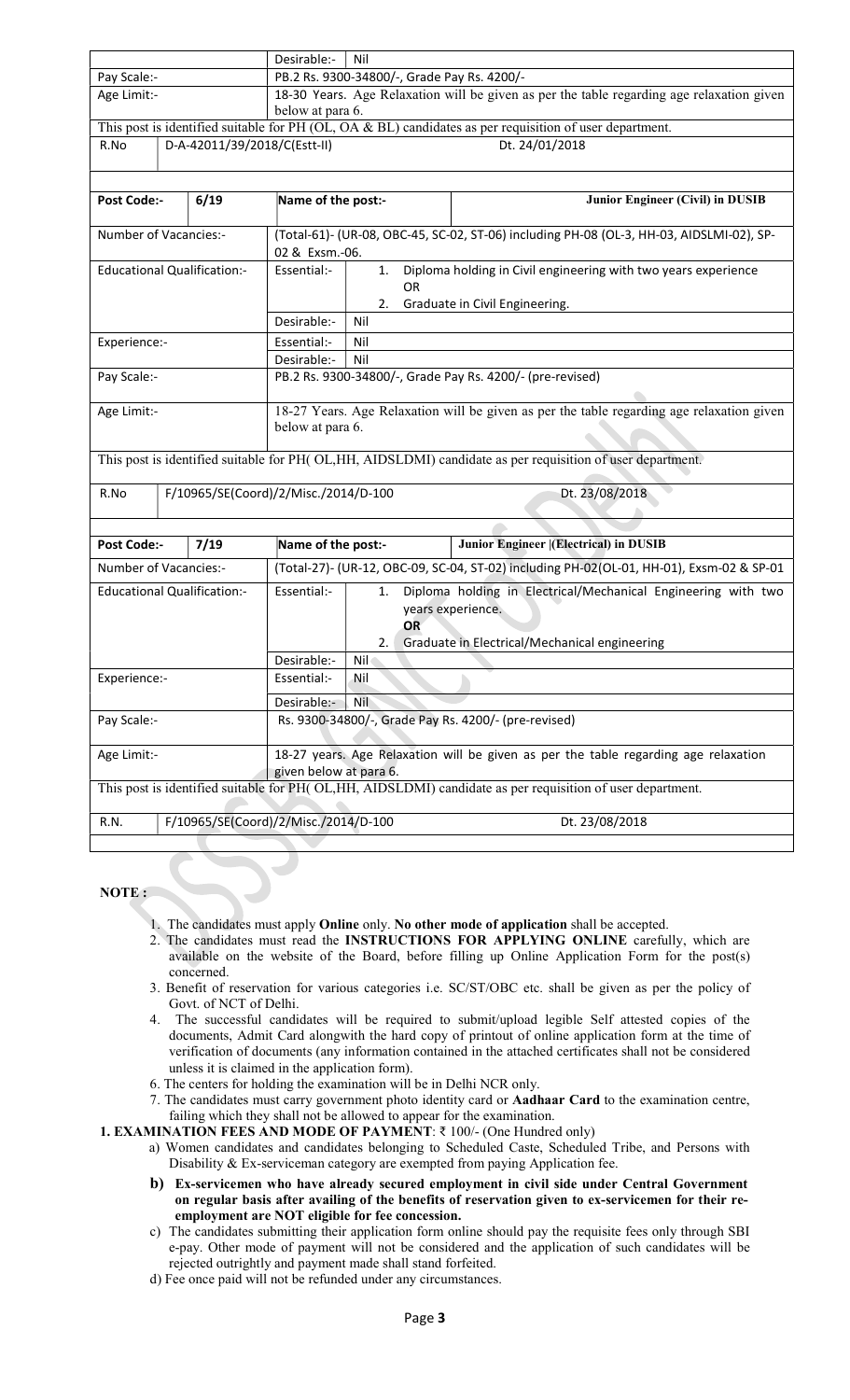2. MODE OF SELECTION: The selection shall be made through One Tier and Two Tier examination scheme and Skill Test, wherever applicable.

### \* Examination Scheme:

DSSSB will conduct One Tier and Two Tier Examination for the post codes as per examination scheme given in Annexure-I. However, DSSSB reserves the right to change/amend the examination scheme, if so required, any time before the examination.

Note:

- (i) The Examination questions will be bilingual (Hindi & English) except for the Language papers which would be in the language concerned only.
- (ii) There is no provision of re-evaluation/re-checking of Answer Sheets/Answer Scripts in respect of the examinations conducted by DSSSB.
- (iii) The DSSSB reserves the right to cancel/withdraw any question/questions from the Test.
- (iv) The Board has fixed the minimum qualifying marks for different categories (UR/SC/ST/OBC/PH/EXSM) in order to achieve qualitative selection and to recruit the best talent available and the same is available on the website of the Board, however, cutoff marks for selection in different categories may go higher depending upon the marks obtained by the candidates and number of vacancies.
- (v) The Board makes provisional selection of the candidates on the basis of information provided in the application and documents/certificates provided by the candidate at the time of submission of document and recommends the same to the indenting/user department. Further the Appointing Authority i.e. the indenting/user department verifies and satisfies itself about the authenticity of documents/certificates and eligibility as per the Recruitment Rules before finally appointing the candidate(s). Therefore, the provisional selection of a candidate does not confer upon him/her any right of appointment unless the Appointing Authority is satisfied, after such inquiry as may be considered necessary, that the candidate is suitable in all respects for appointment to the post.
- (vi) In case of combined examination for more than one related posts the preference order of the posts by the candidate will be obtained at the time of document verification.

(vii) If there are two or more candidates in the same category having equal marks in the examination, following criteria shall be applicable:-

A. candidate securing more marks in subject specific section is to be placed higher in merit.

 B. In case where the marks mentioned at 'A' above are also equal, the candidate senior in age is to be placed higher in merit,

C. In case where the dates of birth are also the same, the candidate whose first name comes first in Alphabetical order (in English) is to be placed higher in merit.

- (viii) In case of Combined Examination of common posts, the result of earlier post code shall be processed first.
- (ix) The Board may shortlist the candidates for written examination on the basis of marks in qualifying exam (as per essential qualification given in RRs) in case there are a large number of candidates.
- (x) Candidates may apply for more than one post codes but The Board may hold the examinations of two or more different post codes on the same day and candidate may opt to take the examination of any one post code only.

### 3. SYLLABUS: ( for One Tier and Two Tier Examination Schemes ) □□One Tier (G/T) Examination:-

- Section-A: (i) General Awareness: Questions will be designed to test the ability of the candidate's General Awareness of the environment around him/her and its application to society. The questions will be designed to test knowledge of Current Events and of such matter of everyday observation as may be expected of an educated person. The test will also include questions relating to History, Polity, Constitution, Sports, Art & Culture, Geography, Economics, Everyday Science, Scientific Research, National/International Organizations /Institutions etc.
	- (ii) General Intelligence & Reasoning Ability: The syllabus of General Intellegence & Reasoning Ability includes questions of both verbal and non-verbal types. Test may include questions on analogies, similarities, differences, space visualization, problem solving, analysis, judgment, decision making, visual memory, discrimination, observation, relationship, concepts, arithmetical reasoning, verbal and figure classification, arithmetical number series etc.
	- (iii) Arithmetical & Numerical Ability : The test of Arithmetical and Numerical Abilities will cover Number Systems including questions on Simplification, Decimals, Data Interpretation, Fractions, L.C.M., H.C.F., Ratio & Proportion, Percentage, Average, Profit & Loss, Discount, Simple & Compound Interest, Mensuration, Time & Work, Time & Distance, Tables & Graphs etc.
	- (iv) Hindi Language & Comprehension and English Language & Comprehension: In addition to the testing of candidate's understanding and comprehension of the English and Hindi Languages, questions on its Vocabulary, Grammar, Sentence Structure, Synonyms, Antonyms and its correct usage etc. would also be covered.
- SECTION B (Applicable only for one Tier Technical only): Post specific subject related questions: Objective Type Multiple Choice Questions on the subject concerned as per the qualification prescribed in the Recruitment Rules for the post.
- **THE TWO Tier Examination Schemes:** 
	- I. Syllabus of TIER-I Exam will be same as of One Tier exam.
	- II. Syllabus of TIER-II Exam:
	- A. Part-I (MCQ/Objective type)
		- (i) General Intelligence & reasoning ability same as in One Tier exam but with slightly higher level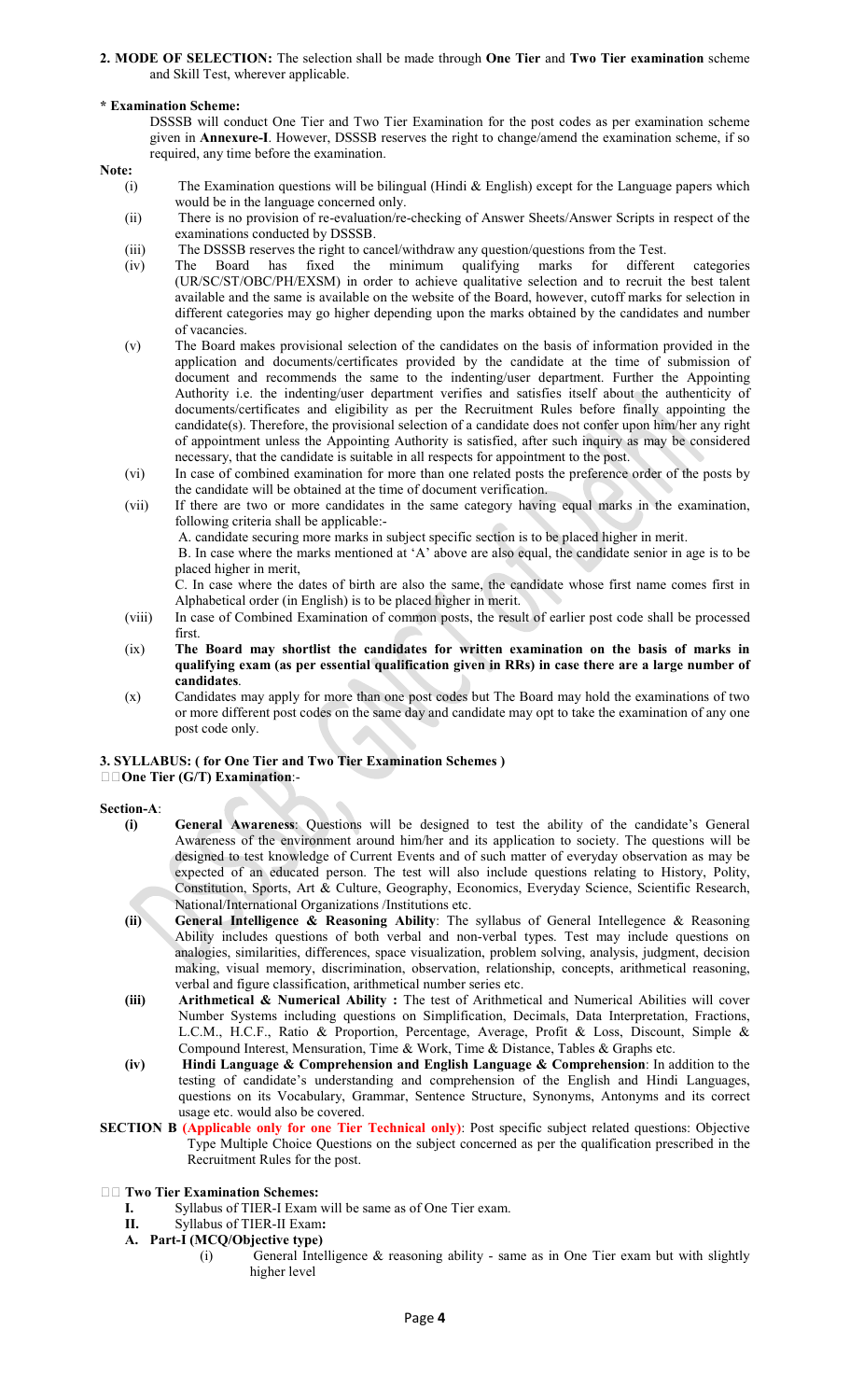- (ii) Quantitative Aptitude In addition to Arithmetical and Numerical Abilities as in tier-I with slightly higher level, there will be questions on data interpretation & Analysis.
- (iii) General Awareness in addition to topics given for Tier-I there shall be question on history, culture, demography, geography & economy of Delhi, Administrative set up and Governance in NCT of Delhi, various schemes of Delhi Govt.
- (iv) English language & Comprehension same as in Tier-I but with slightly higher level

# 4. ELIGIBILITY CRITERIA:

- (i) The candidate must be a citizen of India.
- (ii) The educational qualification, age, experience etc. as stipulated in advertisement shall be determined as on the closing date of submission of application.

### 5. RESERVATION BENEFITS:

- (i) Reservation benefits will be available to the SC/ST/OBC/Persons with Disabilities in accordance with the instructions / orders / circulars issued from time to time by the Govt. of Delhi. The reservation benefits under SC/STs shall be admissible as per judgment dated 12/09/2012 of Hon'ble High Court of Delhi as passed in WP(C)No. 5390/2010, CM No. 20815/2010 – Deepak Kumar and Ors Vs District and Sessions Judge, Delhi and Ors. However, this shall be further subject to policy decision of Govt. of Delhi.
- (ii) Candidates who wish to be considered against reserved vacancies and /or to seek age relaxation, must be in possession of relevant certificates (SC/ST/OBC/Non Creamy layer/PwD/Educational/Experience etc.) issued by the competent/notified authority (in prescribed format) on or before the cutoff date (closing date of advertisement) otherwise their claim for any category will not be entertained and their applications will be considered against Un-reserved (UR) category vacancies, if eligible otherwise.
- (iii) Only OBC (Delhi) candidates will be given the benefit of reservation/age relaxation under OBC category. OBC (Outside) candidates will be treated as Unreserved candidate and they must apply under UR category. The OBC candidates must be in possession of non-Creamy layer certificate, along with his/her caste certificate.
- (iv) Only following two types of certificates will be accepted as valid certificates for grant of benefit of reservation to OBCs:-
	- (A) OBC certificate (Delhi) issued by the Revenue Department of GNCT of Delhi, on the basis of a old certificate issued to any member of individual's family from GNCT of Delhi.
	- (B) OBC certificate issued by a competent authority outside Delhi to a person belonging to a community duly notified as OBC by GNCT of Delhi. This certificate should have mandatorily been issued on the basis of OBC certificate issued by Govt. of NCT of Delhi to a family member of the concerned person who had been residing in Delhi before 08/09/1993.
- (v) A Candidate belonging to SC/ST/OBC who is selected on the same standard as applied to general category candidates and who appears in the general merit list is treated as own merit candidate. Such candidate is adjusted against unreserved point of the reservation roster. Only such SC/ST/OBC candidates who are selected on the same standard as applied to general candidates shall not be adjusted against reserved vacancies. In other words, when a relaxed standard is applied in selecting an SC/ST/OBC candidate, for example in the age limit, experience, qualification, permitted number of chances in written examination, extended zone of consideration larger than what is provided for general category candidates, etc., the SC/ST/OBC candidates are to be counted against reserved vacancies. Such candidates would be deemed to be unavailable for consideration against unreserved vacancies.

| <b>S.NO.</b> | <b>CATEGORIES</b>                                                                                         | <b>EXTENT OF AGE CONCESSION</b>                                                                                                                                                                                                                                                                                                                                                      |
|--------------|-----------------------------------------------------------------------------------------------------------|--------------------------------------------------------------------------------------------------------------------------------------------------------------------------------------------------------------------------------------------------------------------------------------------------------------------------------------------------------------------------------------|
| 1.           | SC/ST                                                                                                     | 05 years                                                                                                                                                                                                                                                                                                                                                                             |
| 2.           | OBC (Delhi)                                                                                               | 03 years                                                                                                                                                                                                                                                                                                                                                                             |
| 3.           | PH                                                                                                        | 10 years                                                                                                                                                                                                                                                                                                                                                                             |
| 4.           | $PH + SC/ST$                                                                                              | 15 years                                                                                                                                                                                                                                                                                                                                                                             |
| 5.           | $PH + OBC(Delhi)$                                                                                         | 13 years                                                                                                                                                                                                                                                                                                                                                                             |
| 6.           | Departmental candidate with at<br>least three years continuous service<br>in Govt. of NCT of Delhi.       | Upto 05 years for Group 'B' posts (which are in the same<br>line or allied cadres and where a relationship could be<br>established that the service already rendered in a particular<br>post will be useful for the efficient discharge of the duties<br>of post.)<br>Upto 40 years of age (45 years for SC/ST, 43 years for<br>OBC-Delhi) for Group 'C' post (which are in the same |
| 7.           | Meritorious Sports Persons                                                                                | line or allied cadres).<br>Upto 05 years (10 years for SC/ST and 08 years for OBC-<br>Delhi candidates)                                                                                                                                                                                                                                                                              |
| $8.*$        | Ex-Servicemen Group C & B (Non-<br>Gazetted)                                                              | Period of Military service plus 3 years                                                                                                                                                                                                                                                                                                                                              |
| 9.           | services<br>Disabled<br>Defence<br>personnel (Group "C")                                                  | 45 years (50 years of SC/ST, 48 years for OBC-Delhi)                                                                                                                                                                                                                                                                                                                                 |
| 10.          | Widows/ divorced women/ women<br>judicially separated and who are not<br>re-married (for Group 'C' posts) | Upto the age of 35 years (upto 40 yrs for $SC/ST \& 38$ for<br>OBC-Delhi)                                                                                                                                                                                                                                                                                                            |

### 6. AGE RELAXATION:

(Note:- This will be regulated as per DOPT Guidelines.)

(i) Any specific age relaxation provided in the Recruitment Rules for posts of MCDs, NDMC and Autonomous Bodies of Government of NCT of Delhi shall be applicable in respect of those particular posts.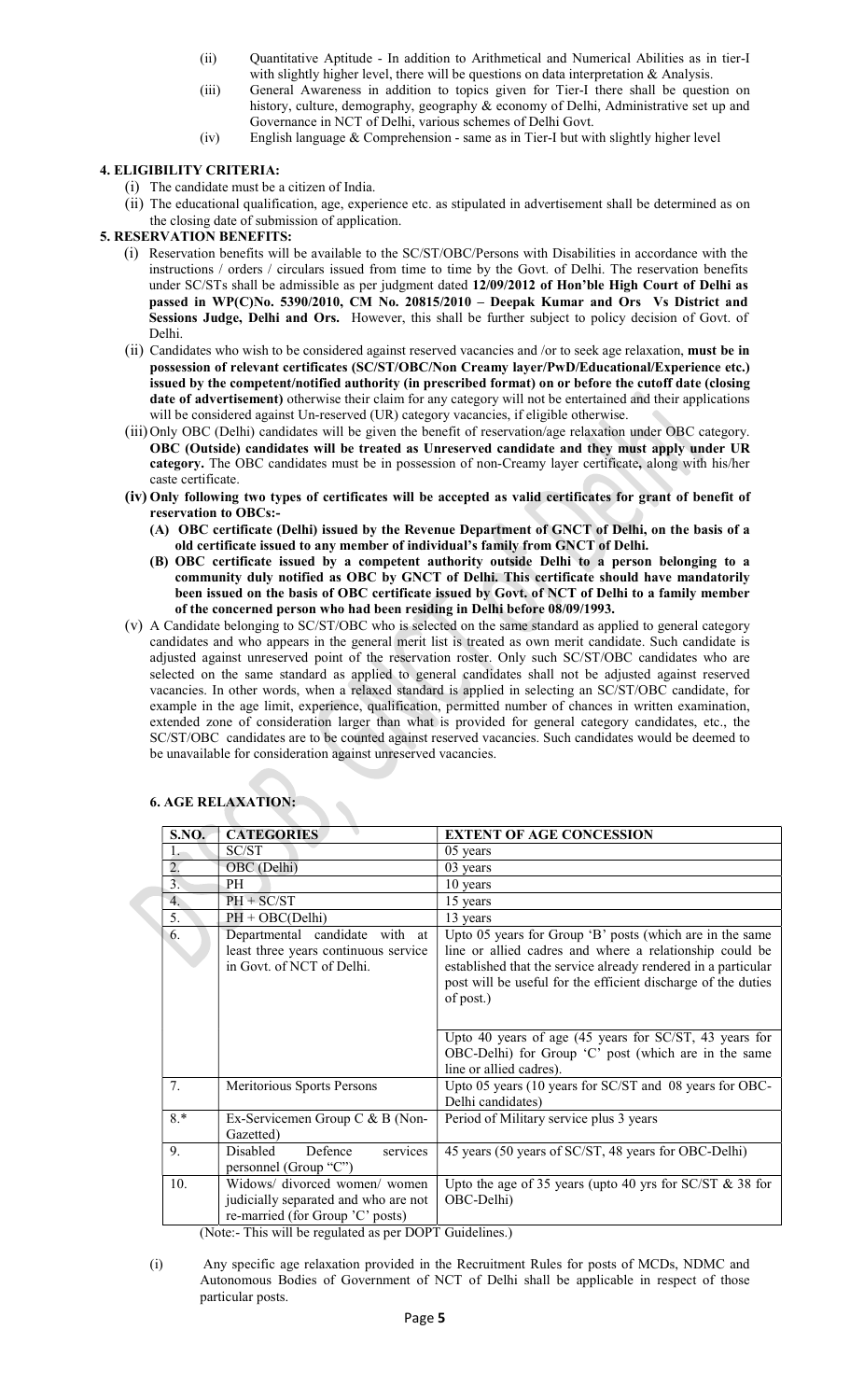- (ii) In Recruitment Rules of the posts of MCDs, NDMC and Autonomous bodies of Government of Delhi; wherever it is mentioned that age relaxation shall be given as per Government of India instruction, the age relaxation given here-in-above shall be applicable.
- (iii) An Ex-serviceman who has already secured employment under the Central Government/Delhi Govt. or its autonomous/local bodies in Group C and D will be permitted the benefit of age relaxation as prescribed for ex-servicemen for securing another employment in higher grade or cadre in Group C and D. However, such candidate will not be eligible for benefit of reservation.
- (iv) In case of physically handicapped/person with disability, relaxation in age-limit shall be applicable irrespective of the fact whether post is reserved or not, provided the post is identified suitable for persons with disabilities.
- (v) If a person with disability is entitled to age concession by virtue of being a Departmental employee, concession to him/her will be admissible either as a 'person with disability' or as a 'Departmental employee' whichever may be more beneficial to him/her.

# 7. GENERAL INSTRUCTIONS FOR CANDIDATES

- (i) The vacancies advertised are provisional and liable to vary. In case the vacancy position is reduced to any number or even nil by the user department, Board is not liable to compensate the applicant for any consequential damage/ loss. The vacancies in equivalent/ comparable posts can also be filled through this advertisement. Further, vacancies in respect of PWDs are liable to vary subject to provisions of RPWD Act 2016.
- (ii) The Board reserves the right to reject the candidature of any ineligible candidate at any stage of recruitment.
- (iii) The Board reserves the right to cancel a part of or entire process of examination or a part of it due to administrative reason(s) and in case of unfair means, cheating or other irregularities/malpractice noticed by the Board. The Board also reserves the right to cancel or set up a new examination centre and divert the candidates to appear at that examination centre if required.
- (iv) The Board reserves the right to cancel any centre of exam and ask the candidates of that centre to appear at another centre. The Board also reserves the right to direct candidates of any centre to some other centre to take the Exam. No request for change in date, time and centre of exam will be accepted under any circumstances.
- (v) The Board reserves the right to change or make amendment in the examination scheme, given in Annexure-I, any time before the examination, if so required.
- (vi) The candidature of the candidate to the written Examination is entirely provisional and subject to the outcome of any direction/ decision/ order/ pronouncement of any Court of Law and mere issue of Admit Card or appearance at Examination does not entitle him/her to any claim for the post.
- (vii) The DSSSB reserves the right to cancel or modify the advertisement or part of it at any stage. The number of vacancies is provisional and subject to change (increase or decrease).
- (viii)Abbreviations used are denoted as under: UR-Unreserved (General), SC- Scheduled Caste, ST- Scheduled Tribe, OBC- Other Backward Classes, PH-Physically Handicapped, PwD- Persons with Disability, OH-Orthopedically Handicapped, HH-Hearing Handicapped, BL- Both Leg, OA- One Arm, OL- One Leg, OAL- One Arm & One Leg, AIDSLDMI-Autism Intellectual disability, Special Learning Disability & Mental illness.
- (ix) The educational qualification, age, experience and other eligibility conditions against the post shall be determined as on the closing date of online submission of application.
- (x) Use of Calculator, Laptop, Palmtop, other Digital Instrument/ Mobile/ Cell phone, Pager/electronic watches etc. is/ are not allowed. In case any candidate is caught/found to be in possession of any gadget/instrument, he/ she would be debarred from the examination and legal proceedings shall also be initiated against the candidates.
- (xi) Candidates are advised not to bring any of the above gadgets in the exam centre as no arrangements for keeping or for security of these items would be available at the centers.
- (xii)In case there is any discrepancy among the English, Hindi, Urdu and Punjabi version of advertisement/ information, the English version will be treated as final.

8. If any candidate uses offensive/abusive/foul language / obscene picture he/she will be liable for necessary penal action under relevant provision of the IT Act.

- 9. The policy of DSSSB regarding following issues, is available on the website of the Board:
	- I. Cancellation of candidature.
	- II. Special and common instructions to Physically Handicapped/persons with disability candidate.
- III. Action against candidate found guilty of misconduct.
- IV. Decision of the Board.
- V. Minimum Qualifying Marks
- VI. Court's jurisdiction.